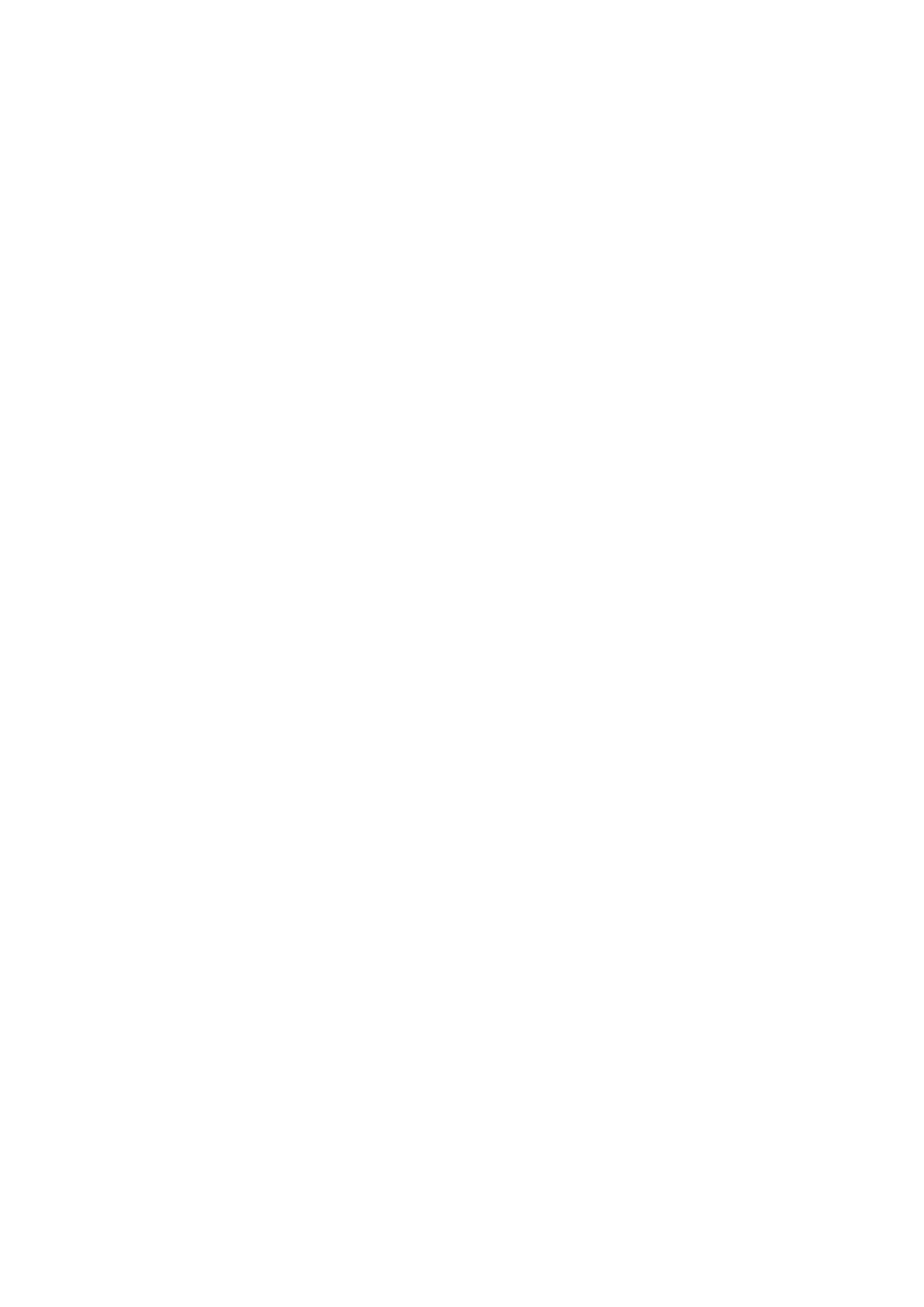# A **BILL** TO

Amend the Matrimonial Causes Act 1973 and make provision in connection with financial settlements following divorce.

E IT ENACTED by the Queen's most Excellent Majesty, by and with the advice and consent of the Lords Spiritual and Temporal, and Commons, in this present **B** E IT ENACTED by the Queen's most Excellent Majesty, by and with consent of the Lords Spiritual and Temporal, and Commons, Parliament assembled, and by the authority of the same, as follows:  $-$ 

#### <span id="page-2-1"></span><span id="page-2-0"></span>**1 Amendment of the Matrimonial Causes Act 1973**

- (1) Section 25(2) of the Matrimonial Causes Act 1973 (matters to which the court is to have regard in deciding how to exercise its powers under sections 23, 24, 24A, 24B and 24E) ceases to have effect in relation to the making of orders for financial provision between the parties to a marriage.
- (2) This Act replaces that subsection with provisions about the principles to be applied in determining applications for such orders, including provision about the effect of pre-nuptial and post-nuptial agreements.
- (3) In this Act—

"1973 Act" means the Matrimonial Causes Act 1973 as amended; "2004 Act" means the Civil Partnerships Act 2004; "2013 Act" means the Marriage (Same Sex Couples) Act 2013; "child of the family" has the same meaning as in the Children Act 1989; "divorce" includes dissolution of a civil partnership; "marriage" includes civil partnership; "pre-nuptial agreement" means an agreement entered into in contemplation of marriage for the purpose of regulating the affairs of *10 15*

- the parties should their marriage break down; "post-nuptial agreement" means an agreement entered into after marriage, by the parties to the marriage, for the purpose of regulating their affairs should the marriage break down; and
- "relevant financial order" means—
	- (a) an order for lump sum provision in favour of a party to a marriage under section  $23(1)(c)$  of the 1973 Act,

*5*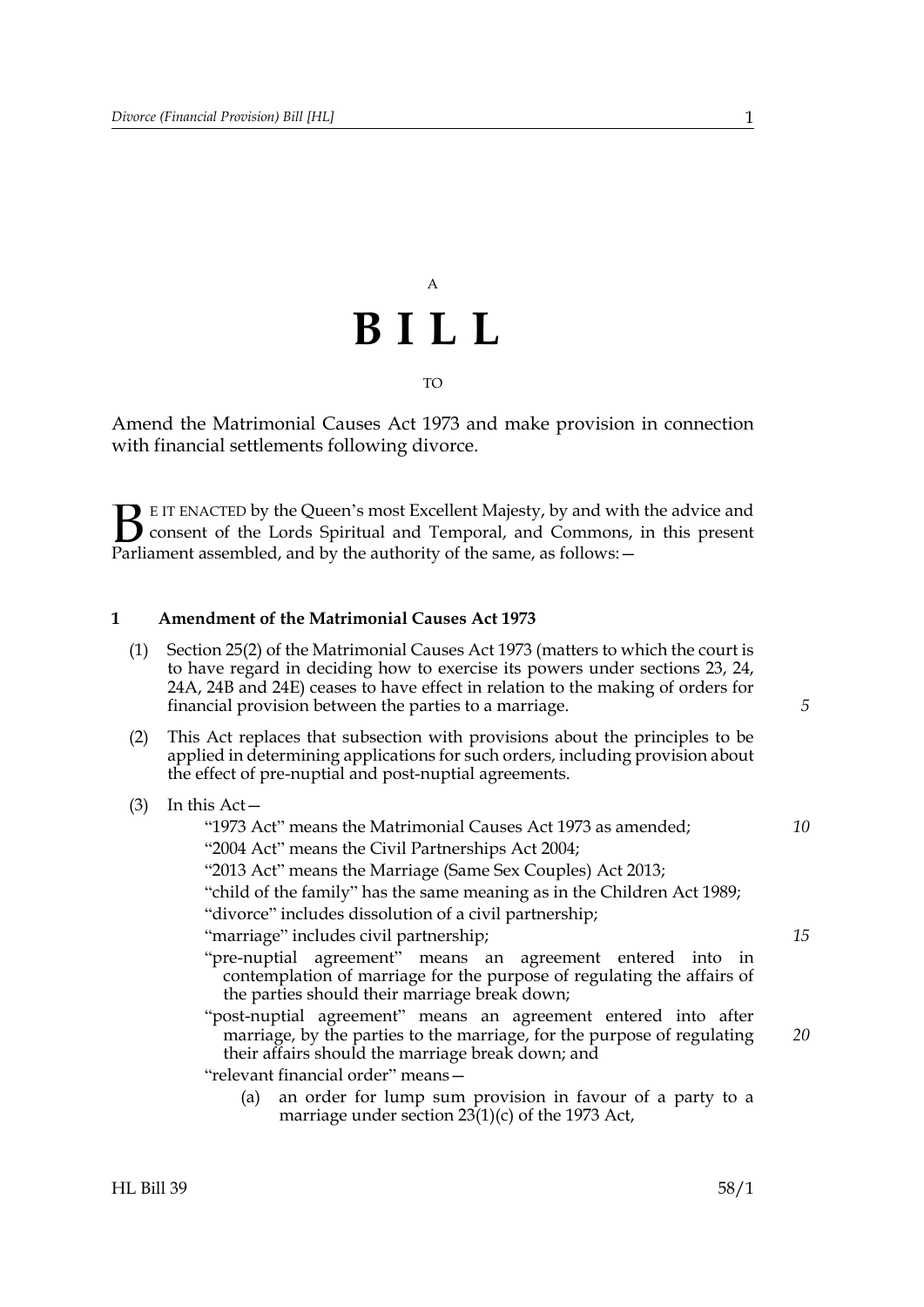- (b) a property adjustment order in favour of a party to a marriage under section 24(1) of that Act,
- (c) a pension sharing order under section 24B of that Act,
- (d) a pension compensation sharing order under section 24E of that Act,

and also includes any order under the corresponding provisions of the 2004 Act and the 2013 Act.

#### <span id="page-3-0"></span>**2 Orders limited to matrimonial property**

- (1) In this Act "matrimonial property" means all property and interests in property, including any pension rights, which could be the subject of a pension sharing order or a pension compensation sharing order, belonging to the parties or either of them at the date of the relevant financial order which— *10*
	- (a) was acquired—
		- (i) during the marriage; and
		- (ii) otherwise than by gift, inheritance or succession from a third party; and *15*
	- (b) does not directly or indirectly represent property acquired by them or either of them before the marriage.
- <span id="page-3-7"></span><span id="page-3-5"></span><span id="page-3-4"></span><span id="page-3-3"></span>(2) For the purposes of subsection  $(1)(b)$  –
	- (a) any premises and household goods acquired before the marriage for use by them as or in their home shall be treated as acquired during the marriage; *20*
	- (b) if any property that would otherwise fall within subsection  $(1)(b)$  is used and applied so as to increase the value of any matrimonial property, the property so used or applied shall be treated as matrimonial property;
	- (c) if any matrimonial property belonging to one party is used or applied so as to increase the value of an asset which belongs to the other party, and is not matrimonial property, a proportionate share (by value) of that asset shall be treated as matrimonial property; and
	- (d) paragraph [\(c\)](#page-3-4) shall also apply if by exceptional personal skill or effort a party to the marriage increases the value of an asset which belongs to the other party, and is not matrimonial property.
- <span id="page-3-6"></span>(3) Subsection [\(2\)\(b\)](#page-3-5) to [\(d\)](#page-3-6) do not apply in relation to any asset if it appears that the costs of investigation and valuation required for the application of the relevant paragraph in subsection [\(2\)](#page-3-7) would be likely to exceed one-fifth of the amount of the proportionate part or adjustment.
- (4) Except as provided in section [3](#page-3-2) (pre-nuptial and post-nuptial agreements), no relevant financial order shall be made otherwise than in relation to matrimonial property.

#### <span id="page-3-2"></span><span id="page-3-1"></span>**3 Pre-nuptial and post-nuptial agreements**

- (1) For the purposes of any proceedings to which this section applies, a pre-nuptial or post-nuptial agreement in writing and signed by both parties to the marriage is to be treated as binding on them unless—
	- (a) the agreement attempts to impose an obligation on a third party who has not agreed in advance to be bound by it (in which case the *45*

*5*

*25*

*30*

*40*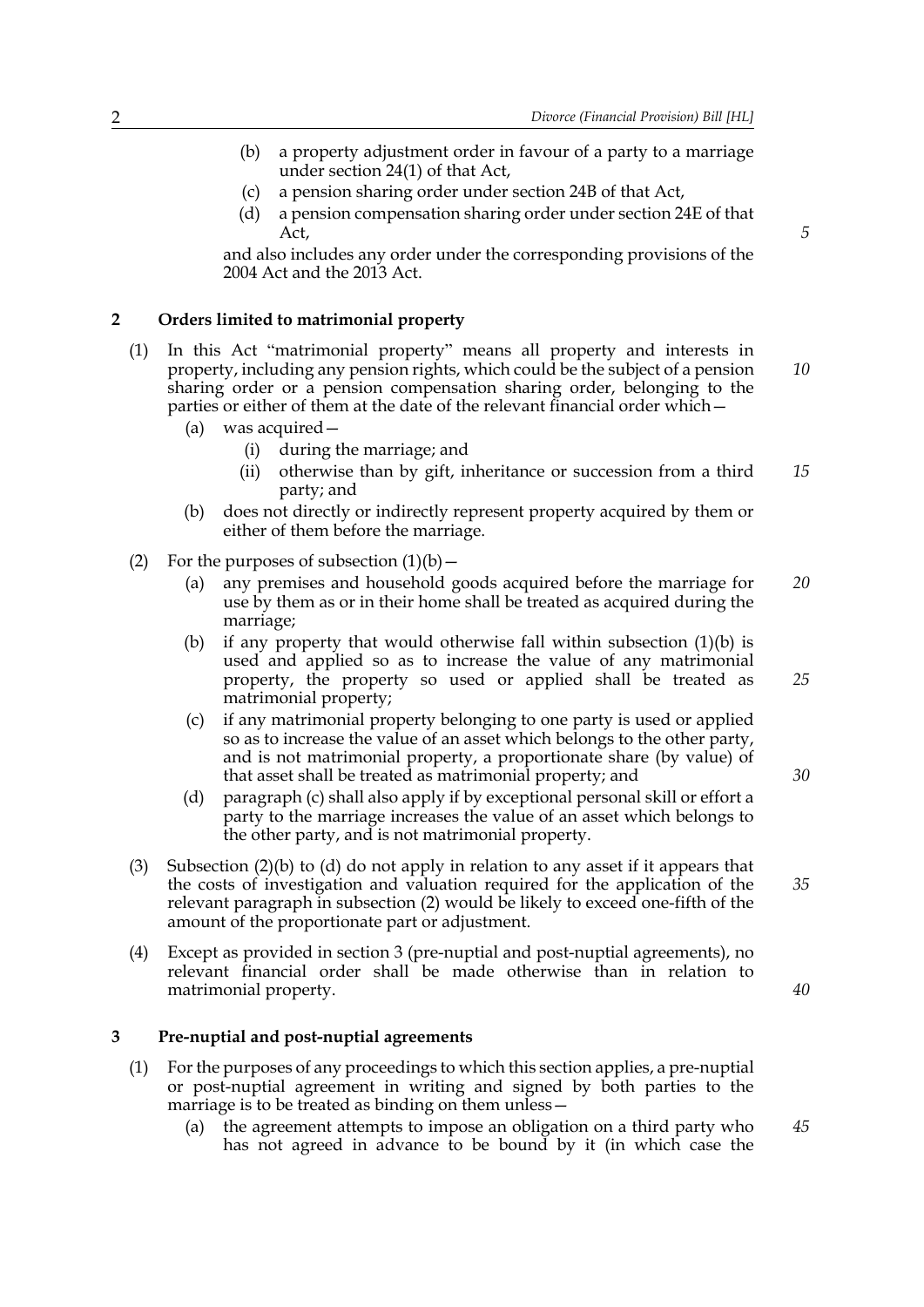agreement is not binding on the parties insofar as it attempts to impose that obligation);

- <span id="page-4-1"></span>(b) a party neither received independent legal advice, nor had an adequate opportunity to do so, before the agreement was made;
- (c) in the case of a pre-nuptial agreement, the agreement was made less than 21 days before the marriage;
- <span id="page-4-2"></span>(d) one or both parties failed to make proper disclosure of that party's assets before the agreement was made; or
- (e) the agreement is unenforceable under any rule of law relating to the validity or enforceability of contracts generally.
- (2) Any non-compliance with subsection [\(1\)\(b\)](#page-4-1) or [\(d\)](#page-4-2) may be relied on only by the party disadvantaged by such non-compliance.
- (3) For the purposes of subsection  $(1)(b)$ , where a person authorised to carry out reserved legal activities (within the meaning of the Legal Services Act 2007) has given a party independent legal advice about the proposed entry into a prenuptial or post-nuptial agreement, the certificate of that person to that effect is to be treated as conclusive evidence of the giving of that advice.
- (4) Where a pre-nuptial or post-nuptial agreement is to be treated as binding, the court may make a relevant financial order only to the extent to which the agreement does not deal with the matter.

#### <span id="page-4-5"></span><span id="page-4-0"></span>**4 Matrimonial property**

- <span id="page-4-3"></span>(1) The net value of the matrimonial property is to be shared fairly between the parties to the marriage.
- (2) In applying the principle set out in subsection [\(1\)](#page-4-3), the net value of the matrimonial property shall be taken to be shared fairly between the parties when it is shared equally, unless subsection [\(5\)](#page-4-4) applies.
- (3) The net value of the property is the value of the property at the date of the relevant financial order, after deduction of any debts incurred by one or both of the parties to the marriage—
	- (a) before the marriage so far as they relate to the matrimonial property; or *30*
	- (b) during the marriage,

which are outstanding at that date.

- (4) The amount of any order for lump sum provision in favour of a party to a marriage shall be taken into account as part of the equal sharing of the matrimonial property (irrespective of what assets are actually resorted to by the other party in compliance with the order).
- <span id="page-4-4"></span>(5) The court may make an order involving an unequal sharing of the net value of the matrimonial property to the extent to which it is satisfied that to do so would be fair, having regard to any of the following matters—
	- (a) the terms of any agreement between the parties relating to the ownership or division of any of the matrimonial property; *40*
	- (b) any destruction, dissipation or alienation of matrimonial property by either party;
	- (c) the needs of any children of the family aged under 21; and
	- (d) actual or prospective liability for any expenses of valuation or transfer of property in connection with the divorce. *45*

*15*

*20*

*5*

*10*

*25*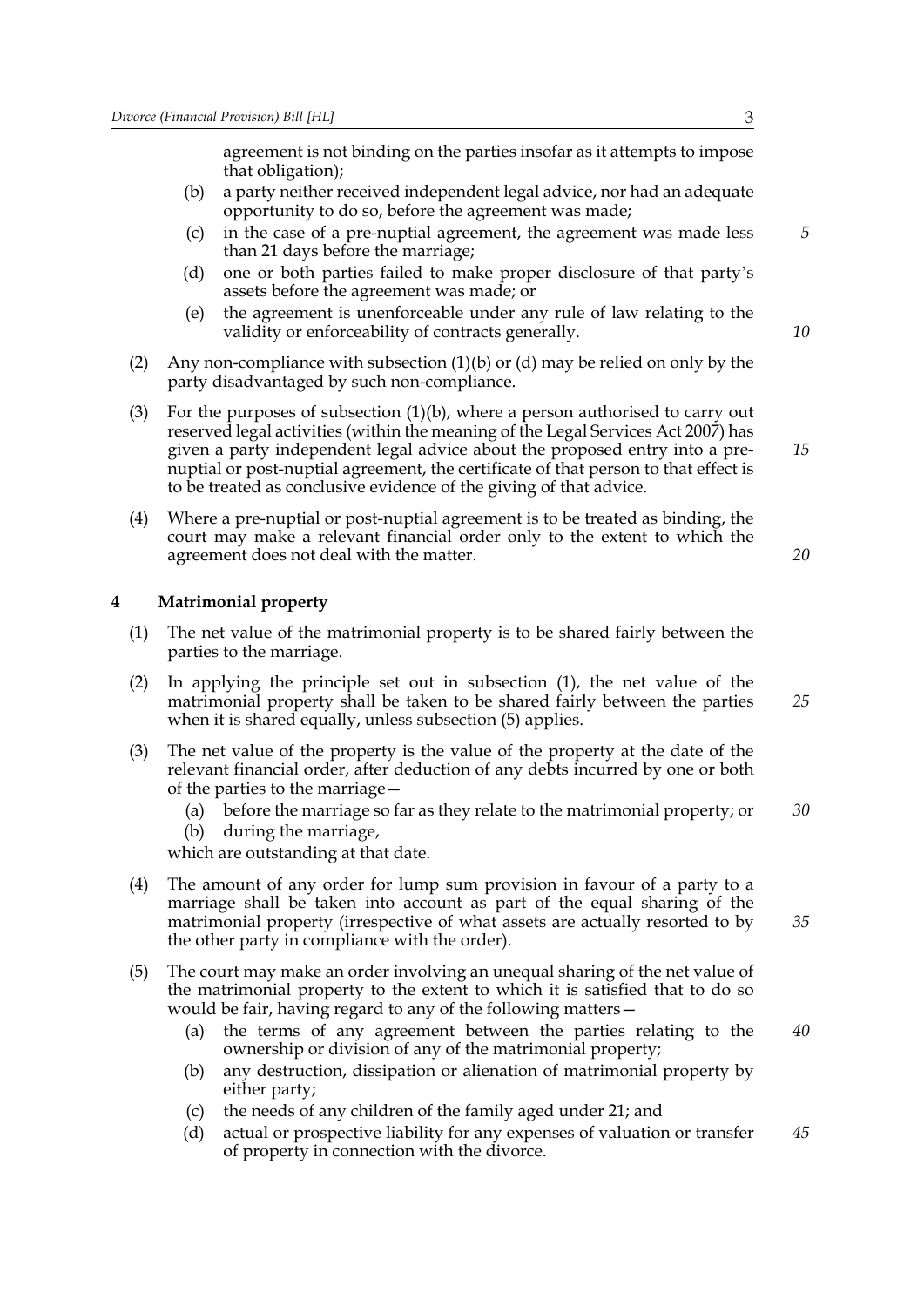#### <span id="page-5-3"></span><span id="page-5-0"></span>**5 Periodical payments and lump sums**

- <span id="page-5-1"></span>(1) In deciding whether and in what terms to exercise its powers to make a periodical payments order in favour of one of the parties to the marriage, the court must take into account—
	- (a) any economic advantage derived by either party from contributions by the other, and any economic disadvantage suffered by either party in the interests of the other party or of their family;
	- (b) the fair sharing between the parties of any economic burden of caring after divorce for a child of the family under the age of 16 years; and
	- (c) that a party who has been dependent to a substantial degree on the financial support of the other party should be awarded such periodical payments as is reasonable to enable that party to adjust to the loss of that support on divorce over a period of not more than five years from the date of the decree of divorce, such period not to be exceeded unless the court is satisfied that there is no other means of making provision for a party to the marriage and that that party would otherwise be likely to suffer serious financial hardship as a result. *10 15*
- (2) In applying subsection  $(1)(a)$ , the court must take into account
	- (a) any advantage or disadvantage whether incurred before or during the marriage, including any gain or loss in capital, income or earning capacity; *20*
	- (b) contributions made before or during the marriage, including indirect and non-financial contributions, such as a contribution made by looking after the family home or caring for the family, and supporting the family financially,

and must consider the matters mentioned in subsection [\(3\).](#page-5-2)

- <span id="page-5-2"></span>(3) The matters are—
	- (a) the extent to which any economic advantage or disadvantage incurred by either party is balanced by any economic advantage or disadvantage incurred by the other party;
	- (b) the extent to which any imbalance of advantage and disadvantage has been, or would be, corrected, including correction by the making of an order in relation to the sharing of the value of the matrimonial property.
- (4) In deciding whether and in what terms to exercise its powers to make a periodical payments order in favour of one of the parties to the marriage, the court must also take into account— *35*
	- (a) the age, health and earning capacity of that party;
	- (b) the duration and extent of the dependence of that party prior to divorce;
	- (c) any intention of that party to undertake a course of education or training;
	- (d) any support available to that party from a third party;
	- (e) the needs and resources of the parties; and
	- (f) all the other circumstances of the case.
- (5) An order to which this section applies ceases to have effect on the marriage or death of the receiving party, except in relation to any arrears due under it.

*25*

*30*

*5*

*40*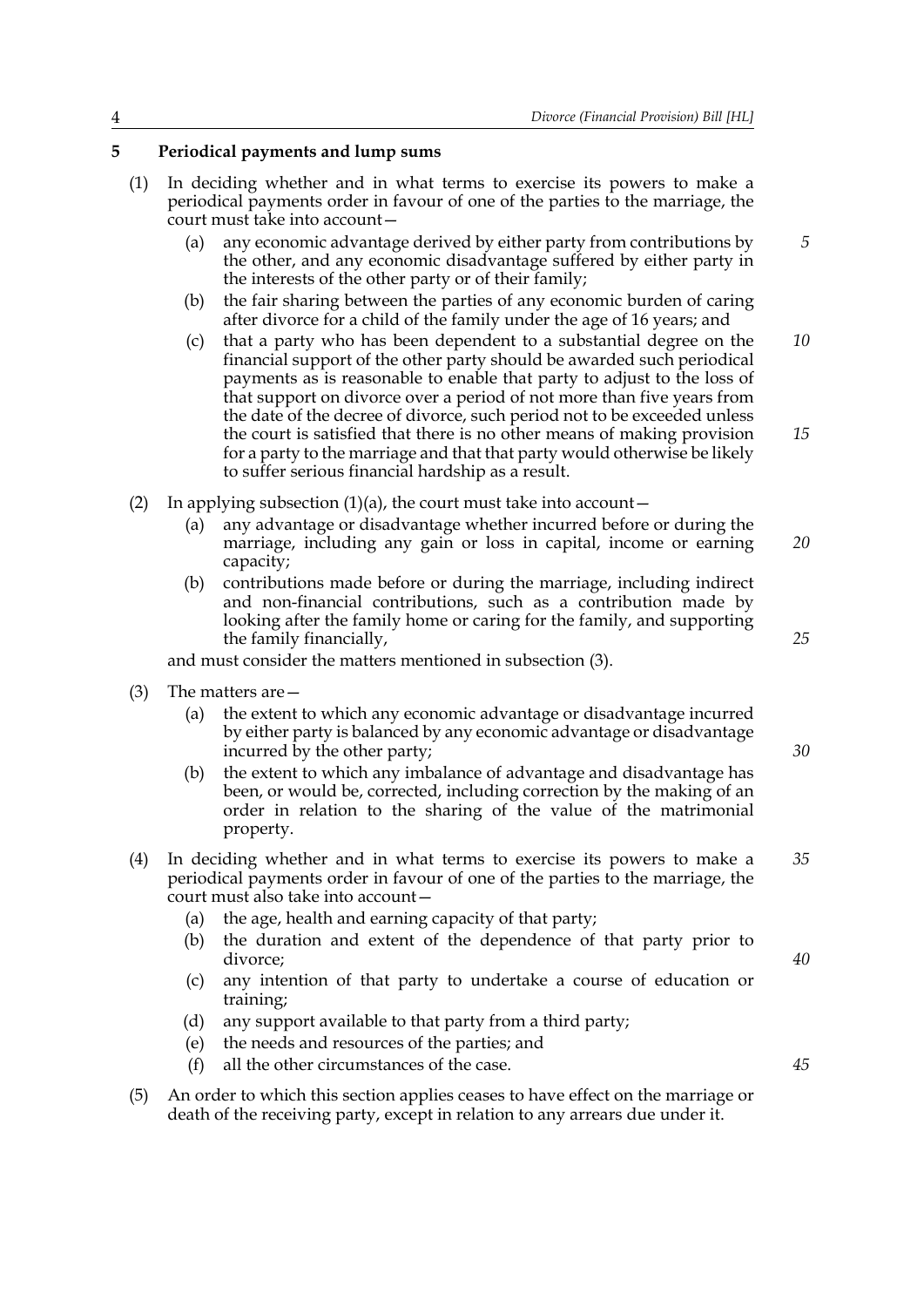#### <span id="page-6-2"></span>**6 Conduct**

<span id="page-6-0"></span>In determining an application to which section [4](#page-4-5) or [5](#page-5-3) applies, the court must not take into account the conduct of either party to the marriage, except to the extent to which the matters to which those sections require the court to have regard include such conduct, unless—

- (a) the conduct has adversely affected the financial resources of a party which are relevant to the determination; or
- <span id="page-6-1"></span>(b) it would be manifestly inequitable to leave the conduct out of account.

#### **7 Extent, commencement and short title**

- (1) This Act extends to England and Wales only.
- (2) Sections [1](#page-2-1) to [6](#page-6-2) come into force at the end of the period of three months beginning with the day on which this Act is passed.
- (3) This section comes into force on the day on which this Act is passed.
- (4) This Act may be cited as the Divorce (Financial Provision) Act 2020.

*10*